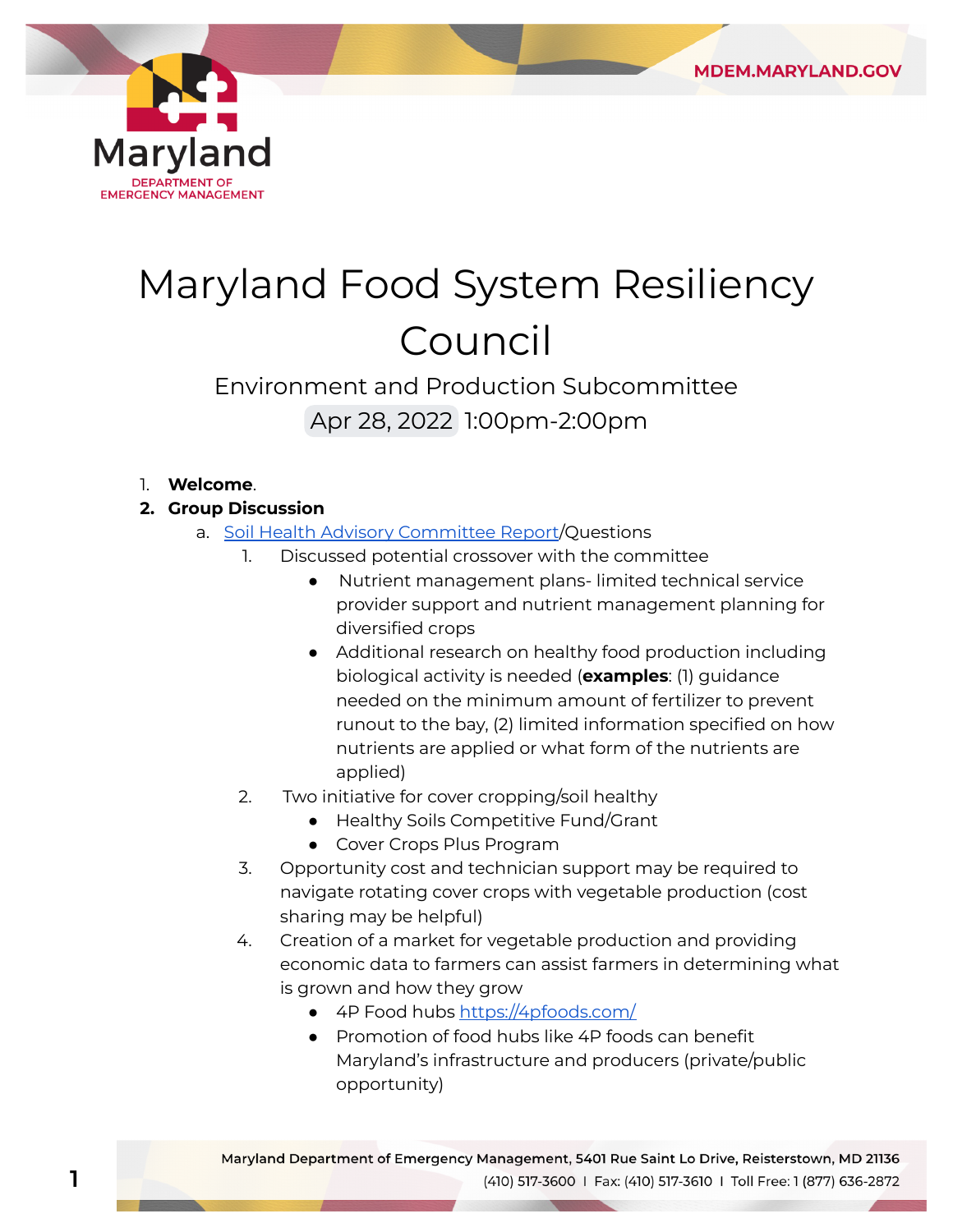



 5. Shared information for regenerative agriculture practices (**added to the resource google doc**)

<https://www.nrdc.org/sites/default/files/regenerative-agriculture-f> arm-policy-21st-century-report.pdf

- 6. Integrating soil health with regenerative agriculture practices- How can we support these efforts or combine these two items into recommendations?
- 7. Steve McHenry Listening session (Maryland Farmers Market Association) 1 of 6 completed. To register to participate in one of these listening sessions please contact: Jill Kubatko at [jkubatko@marbidco.org](mailto:jkubatko@marbidco.org)
- b. Follow up with sub-subcommittees
	- 1. Mitigation Chloe Waterman
		- ● For the "mitigating the climate impacts of our food system" parking lot item (4), a small subcommittee met and is proposing as next steps that:
			- A. For the next interim report, we include a few paragraphs on our planned work/direction on this, with the goal of having the recommendations ready for the November report.
			- B. In general, we are planning to follow IPCC's guidance and include recommendations that would mitigate climate change by shifting the *types* of food we produce and purchase in Maryland and *how* those foods are produced. Some of these recommendations would overlap with other areas of focus for the committee, such as on reducing food waste and soil health so in those cases, we will cross-reference the other recommendations. [https://www.ipcc.ch/](https://www.ipcc.ch)
			- C. Please send Chloe any background materials or policy recommendations that your organizations have on agricultural climate mitigation for Maryland, and she will incorporate them into draft policy recommendations to first be shared with select subcommittee members (let Chloe know if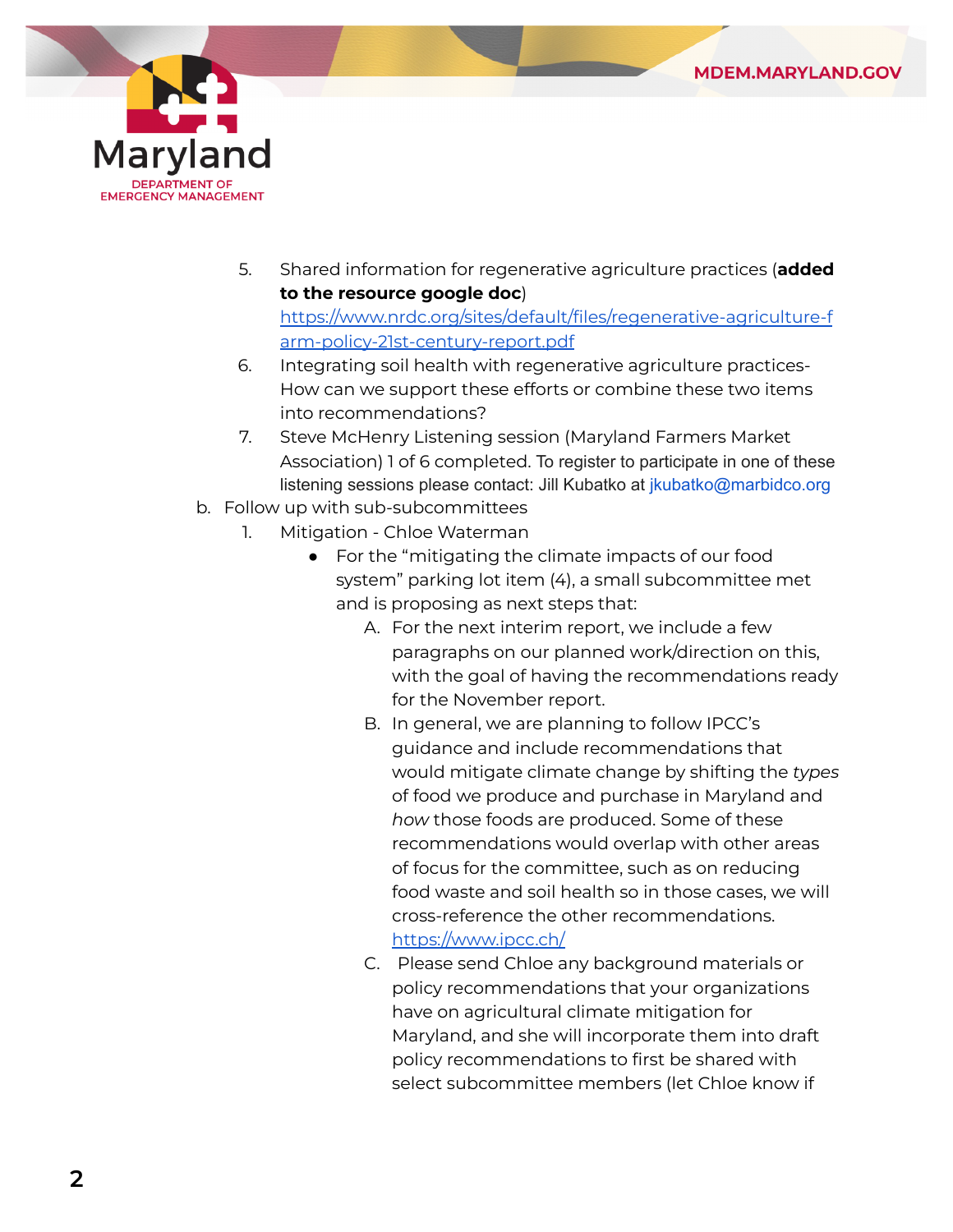



 you want to be an early reviewer) then the full E&P subcommittee.

- 2. Adaptation Nancy Nunn, Niamh Shortt
	- ● USDA Climate Smart Practices how can Maryland use these policies and subsidies to incentivize producers, to use climate smart practices within current food production methods. Please see link

## <https://www.usda.gov/climate-solutions/climate-smart-commodit> ies

- A. Partnering with food hubs to collect data (using the enrollment survey) from farmers who sell to the hubs to share practices with buyers.
- ● Future Harvest is involved with a Soil Health enrollment survey, which collects information on current practices from small and mid-scale diversified farms.
	- A. Million Acre Challenge (objective to have 1 million acres of Maryland farmland using regenerative practices by 2030) please see link <u>[https://millionacrechallenge.org/](https://millionacrechallenge.org)</u>
- ● Soil Health benchmark study data provides details related to management practices. Please see link <https://pasafarming.org/soil-institute/farm-based-research/soil-health-benc> hmark-study/
- c. <del>Remaining parking lot items</del>
- d. Finalize which topics we will submit for inclusion in the mid-year report:
	- 1. Gathering existing resources and identifying gaps
	- 2. Healthy soil and regenerative agriculture practices (supporting current initiatives)
	- 3. Listening session offered by Steve McHenry MDFMA
	- 4. Supporting regional food hubs
	- 5. Lunch and Learn proposal for Regional Food Hubs/Systems
	- 6. Supporting crops that are more food resilient
- e. Establish who will report out on these at next week's full Council meeting (5/5)
- **3. Next steps and adjourn**